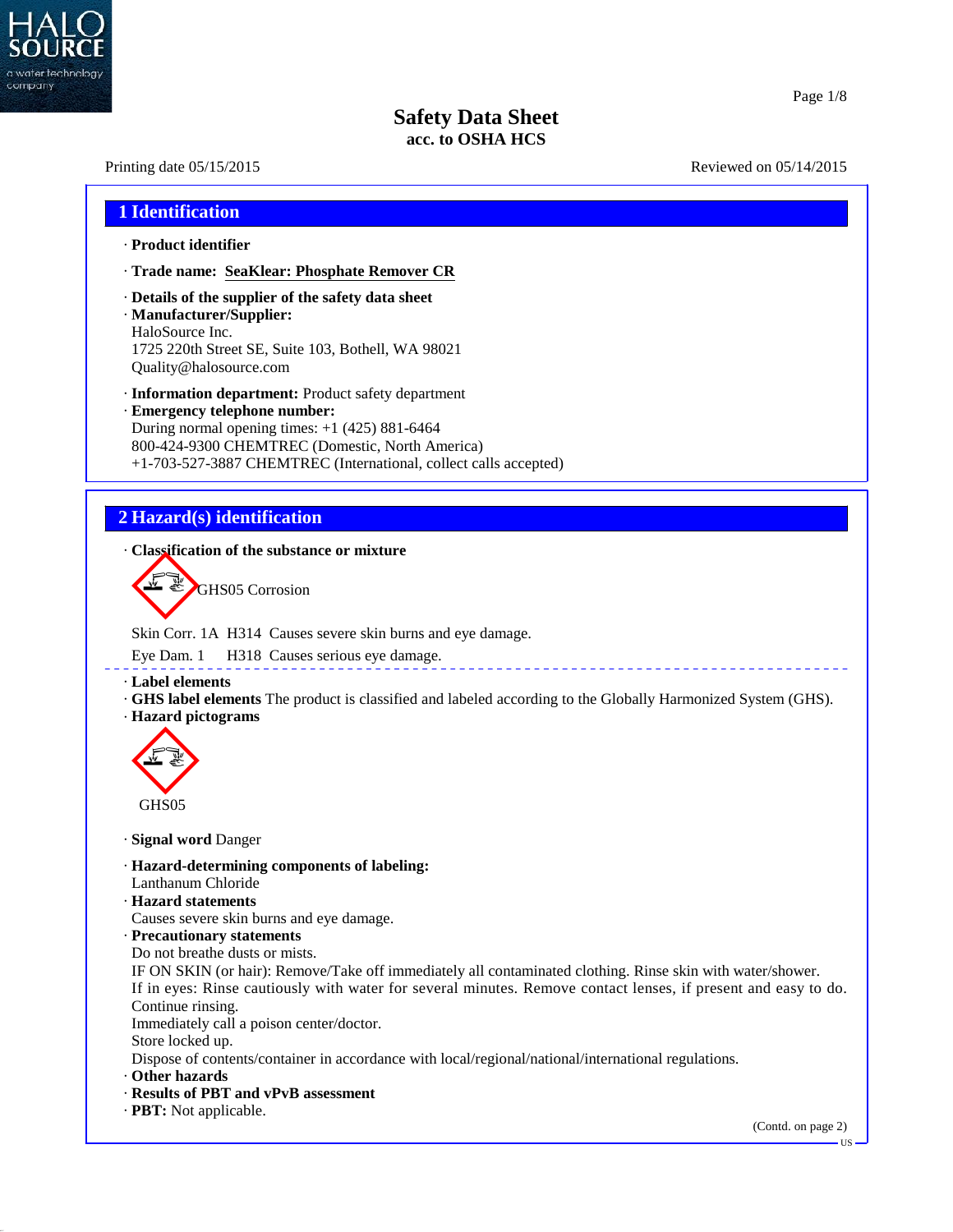Printing date 05/15/2015 **Reviewed on 05/14/2015** Reviewed on 05/14/2015

(Contd. of page 1)

#### **Trade name: SeaKlear: Phosphate Remover CR**

· **vPvB:** Not applicable.

#### **3 Composition/information on ingredients**

· **Chemical characterization: Mixtures**

· **Description:** Mixture of the substances listed below with nonhazardous additions.

#### · **Dangerous components:**

10099-58-8 Lanthanum Chloride

## **4 First-aid measures**

- · **Description of first aid measures**
- · **General information:** Immediately remove any clothing soiled by the product.
- · **After inhalation:** In case of unconsciousness place patient stably in side position for transportation.
- · **After skin contact:** Immediately wash with water and soap and rinse thoroughly.
- · **After eye contact:** Rinse opened eye for several minutes under running water. Then consult a doctor.
- · **After swallowing:** Drink copious amounts of water and provide fresh air. Immediately call a doctor.
- · **Information for doctor:**
- · **Most important symptoms and effects, both acute and delayed** No further relevant information available.
- · **Indication of any immediate medical attention and special treatment needed**

No further relevant information available.

#### **5 Fire-fighting measures**

- · **Extinguishing media**
- · **Suitable extinguishing agents:**

CO2, extinguishing powder or water spray. Fight larger fires with water spray or alcohol resistant foam.

- · **Special hazards arising from the substance or mixture** No further relevant information available.
- · **Advice for firefighters**
- · **Protective equipment:** No special measures required.

## **6 Accidental release measures**

- · **Personal precautions, protective equipment and emergency procedures**
- Wear protective equipment. Keep unprotected persons away.
- · **Environmental precautions:**
- Dilute with plenty of water.
- Do not allow to enter sewers/ surface or ground water.
- · **Methods and material for containment and cleaning up:**
- Absorb with liquid-binding material (sand, diatomite, acid binders, universal binders, sawdust). Use neutralizing agent.
- Dispose contaminated material as waste according to item 13.
- Ensure adequate ventilation.
- · **Reference to other sections**

40.2.7

- See Section 7 for information on safe handling.
- See Section 8 for information on personal protection equipment.
- See Section 13 for disposal information.

(Contd. on page 3)

 $\overline{\mathsf{US}}$   $\overline{\phantom{0}}$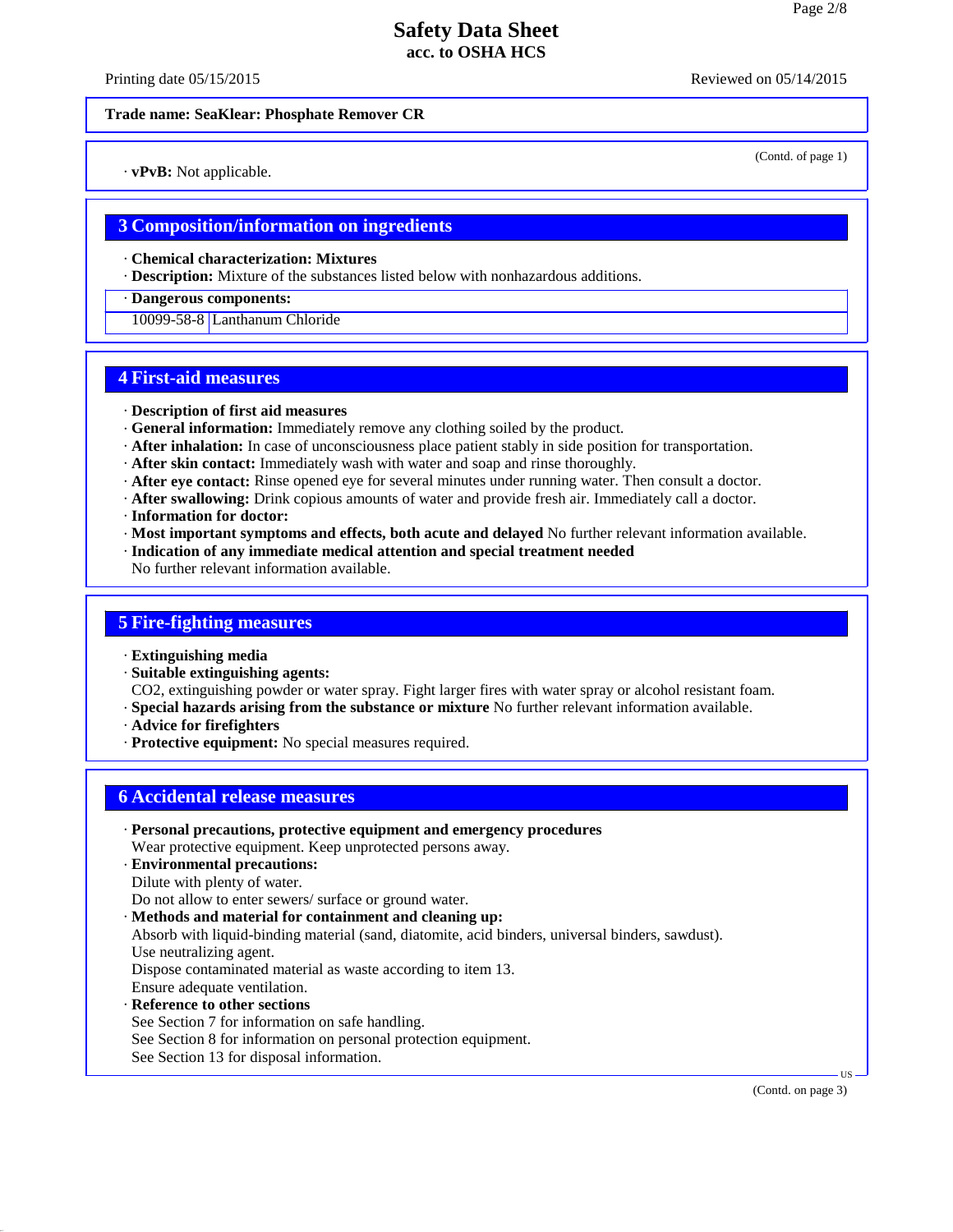Printing date 05/15/2015 **Reviewed on 05/14/2015** Reviewed on 05/14/2015

#### **Trade name: SeaKlear: Phosphate Remover CR**

(Contd. of page 2)

#### **7 Handling and storage**

- · **Handling:**
- · **Precautions for safe handling**
- Ensure good ventilation/exhaustion at the workplace.
- Prevent formation of aerosols.
- · **Information about protection against explosions and fires:** No special measures required.
- · **Conditions for safe storage, including any incompatibilities**
- · **Storage:**
- · **Requirements to be met by storerooms and receptacles:** No special requirements.
- · **Information about storage in one common storage facility:** Not required.
- · **Further information about storage conditions:** Keep receptacle tightly sealed.
- · **Specific end use(s)** No further relevant information available.

#### **8 Exposure controls/personal protection**

· **Additional information about design of technical systems:** No further data; see item 7.

- · **Control parameters**
- · **Components with limit values that require monitoring at the workplace:**

The product does not contain any relevant quantities of materials with critical values that have to be monitored at the workplace.

- · **Additional information:** The lists that were valid during the creation were used as basis.
- · **Exposure controls**
- · **Personal protective equipment:**
- · **General protective and hygienic measures:**

Keep away from foodstuffs, beverages and feed. Immediately remove all soiled and contaminated clothing. Wash hands before breaks and at the end of work. Avoid contact with the eyes and skin.

· **Breathing equipment:**

In case of brief exposure or low pollution use respiratory filter device. In case of intensive or longer exposure use respiratory protective device that is independent of circulating air.

· **Protection of hands:**



Protective gloves

The glove material has to be impermeable and resistant to the product/ the substance/ the preparation.

Due to missing tests no recommendation to the glove material can be given for the product/ the preparation/ the chemical mixture.

Selection of the glove material on consideration of the penetration times, rates of diffusion and the degradation

· **Material of gloves**

40.2.7

The selection of the suitable gloves does not only depend on the material, but also on further marks of quality and varies from manufacturer to manufacturer. As the product is a preparation of several substances, the resistance of the glove material can not be calculated in advance and has therefore to be checked prior to the application.

#### · **Penetration time of glove material**

The exact break through time has to be found out by the manufacturer of the protective gloves and has to be observed.

(Contd. on page 4)

US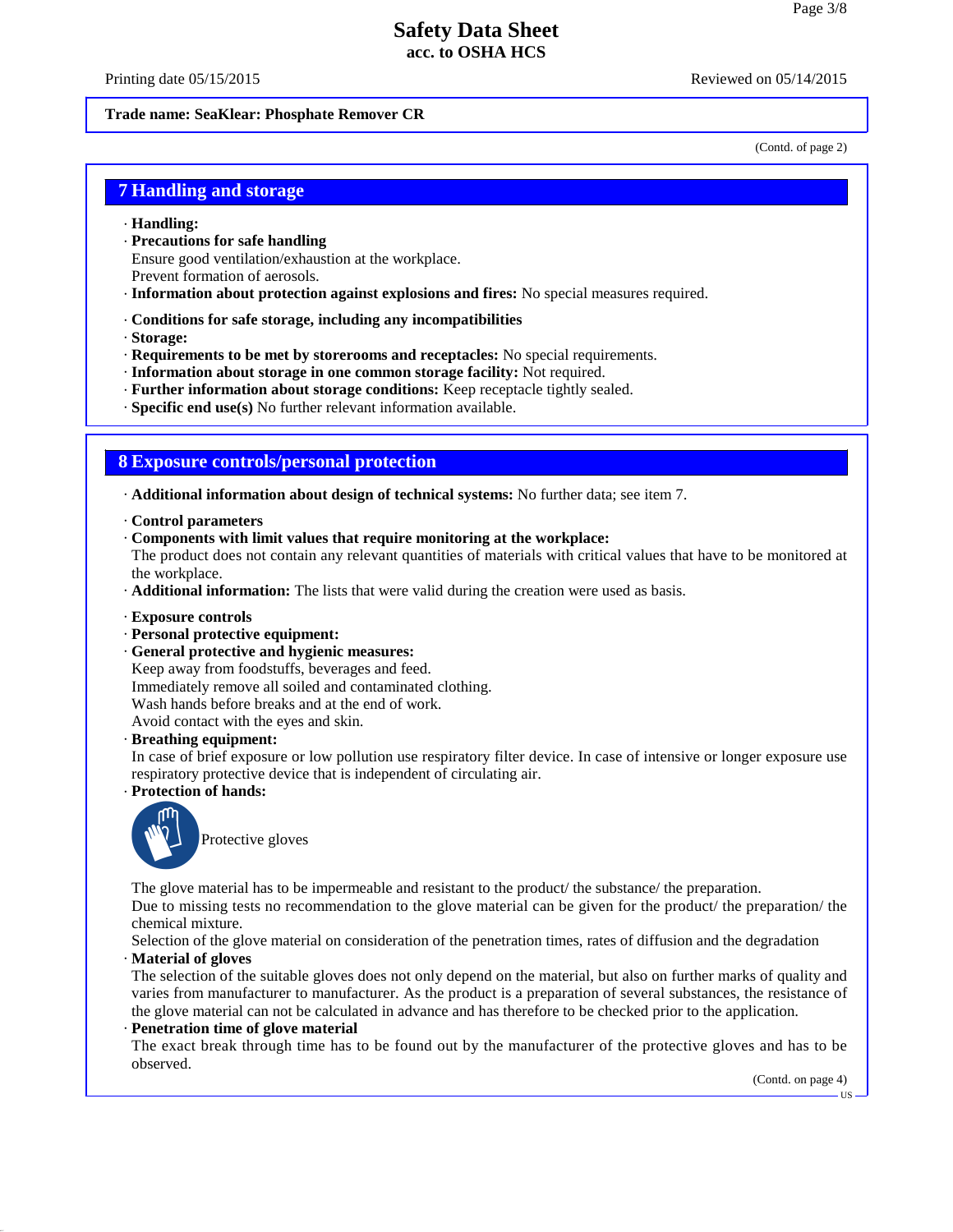Printing date 05/15/2015 Reviewed on 05/14/2015

(Contd. of page 3)

### **Trade name: SeaKlear: Phosphate Remover CR**

· **Eye protection:**

40.2.7

Tightly sealed goggles

# **9 Physical and chemical properties**

| · Appearance:<br>Form:<br>Liquid<br>Color:<br>Light yellow<br>Product specific<br>· Odor:<br>Not determined.<br>· Odour threshold:<br>$\cdot$ pH-value at 20 °C (68 °F):<br>< 5<br>· Change in condition<br><b>Melting point/Melting range:</b><br>Undetermined.<br><b>Boiling point/Boiling range:</b><br>100 °C (212 °F)<br>· Flash point:<br>Not applicable.<br>· Flammability (solid, gaseous):<br>Not applicable.<br>· Ignition temperature:<br><b>Decomposition temperature:</b><br>Not determined.<br>· Auto igniting:<br>Product is not selfigniting.<br>Danger of explosion:<br>Product does not present an explosion hazard.<br>Explosive with or without contact with air.<br>· Explosion limits:<br>Lower:<br>Not determined.<br>Not determined.<br><b>Upper:</b><br>$\cdot$ Vapor pressure at 20 °C (68 °F):<br>23 hPa (17 mm Hg)<br>$\cdot$ Density at 20 °C (68 °F):<br>$1.6$ g/cm <sup>3</sup> (13.352 lbs/gal)<br>· Relative density<br>Not determined.<br>· Vapour density<br>Not determined.<br>· Evaporation rate<br>Not determined.<br>· Solubility in / Miscibility with<br>Water:<br>Fully miscible.<br>· Partition coefficient (n-octanol/water): Not determined.<br>· Viscosity:<br>Dynamic:<br>Not determined.<br>Kinematic:<br>Not determined.<br>· Solvent content:<br>0.0 %<br><b>Organic solvents:</b><br>(Contd. on page 5)<br><b>US</b> | · Information on basic physical and chemical properties<br><b>General Information</b> |  |
|-------------------------------------------------------------------------------------------------------------------------------------------------------------------------------------------------------------------------------------------------------------------------------------------------------------------------------------------------------------------------------------------------------------------------------------------------------------------------------------------------------------------------------------------------------------------------------------------------------------------------------------------------------------------------------------------------------------------------------------------------------------------------------------------------------------------------------------------------------------------------------------------------------------------------------------------------------------------------------------------------------------------------------------------------------------------------------------------------------------------------------------------------------------------------------------------------------------------------------------------------------------------------------------------------------------------------------------------------------------------------|---------------------------------------------------------------------------------------|--|
|                                                                                                                                                                                                                                                                                                                                                                                                                                                                                                                                                                                                                                                                                                                                                                                                                                                                                                                                                                                                                                                                                                                                                                                                                                                                                                                                                                         |                                                                                       |  |
|                                                                                                                                                                                                                                                                                                                                                                                                                                                                                                                                                                                                                                                                                                                                                                                                                                                                                                                                                                                                                                                                                                                                                                                                                                                                                                                                                                         |                                                                                       |  |
|                                                                                                                                                                                                                                                                                                                                                                                                                                                                                                                                                                                                                                                                                                                                                                                                                                                                                                                                                                                                                                                                                                                                                                                                                                                                                                                                                                         |                                                                                       |  |
|                                                                                                                                                                                                                                                                                                                                                                                                                                                                                                                                                                                                                                                                                                                                                                                                                                                                                                                                                                                                                                                                                                                                                                                                                                                                                                                                                                         |                                                                                       |  |
|                                                                                                                                                                                                                                                                                                                                                                                                                                                                                                                                                                                                                                                                                                                                                                                                                                                                                                                                                                                                                                                                                                                                                                                                                                                                                                                                                                         |                                                                                       |  |
|                                                                                                                                                                                                                                                                                                                                                                                                                                                                                                                                                                                                                                                                                                                                                                                                                                                                                                                                                                                                                                                                                                                                                                                                                                                                                                                                                                         |                                                                                       |  |
|                                                                                                                                                                                                                                                                                                                                                                                                                                                                                                                                                                                                                                                                                                                                                                                                                                                                                                                                                                                                                                                                                                                                                                                                                                                                                                                                                                         |                                                                                       |  |
|                                                                                                                                                                                                                                                                                                                                                                                                                                                                                                                                                                                                                                                                                                                                                                                                                                                                                                                                                                                                                                                                                                                                                                                                                                                                                                                                                                         |                                                                                       |  |
|                                                                                                                                                                                                                                                                                                                                                                                                                                                                                                                                                                                                                                                                                                                                                                                                                                                                                                                                                                                                                                                                                                                                                                                                                                                                                                                                                                         |                                                                                       |  |
|                                                                                                                                                                                                                                                                                                                                                                                                                                                                                                                                                                                                                                                                                                                                                                                                                                                                                                                                                                                                                                                                                                                                                                                                                                                                                                                                                                         |                                                                                       |  |
|                                                                                                                                                                                                                                                                                                                                                                                                                                                                                                                                                                                                                                                                                                                                                                                                                                                                                                                                                                                                                                                                                                                                                                                                                                                                                                                                                                         |                                                                                       |  |
|                                                                                                                                                                                                                                                                                                                                                                                                                                                                                                                                                                                                                                                                                                                                                                                                                                                                                                                                                                                                                                                                                                                                                                                                                                                                                                                                                                         |                                                                                       |  |
|                                                                                                                                                                                                                                                                                                                                                                                                                                                                                                                                                                                                                                                                                                                                                                                                                                                                                                                                                                                                                                                                                                                                                                                                                                                                                                                                                                         |                                                                                       |  |
|                                                                                                                                                                                                                                                                                                                                                                                                                                                                                                                                                                                                                                                                                                                                                                                                                                                                                                                                                                                                                                                                                                                                                                                                                                                                                                                                                                         |                                                                                       |  |
|                                                                                                                                                                                                                                                                                                                                                                                                                                                                                                                                                                                                                                                                                                                                                                                                                                                                                                                                                                                                                                                                                                                                                                                                                                                                                                                                                                         |                                                                                       |  |
|                                                                                                                                                                                                                                                                                                                                                                                                                                                                                                                                                                                                                                                                                                                                                                                                                                                                                                                                                                                                                                                                                                                                                                                                                                                                                                                                                                         |                                                                                       |  |
|                                                                                                                                                                                                                                                                                                                                                                                                                                                                                                                                                                                                                                                                                                                                                                                                                                                                                                                                                                                                                                                                                                                                                                                                                                                                                                                                                                         |                                                                                       |  |
|                                                                                                                                                                                                                                                                                                                                                                                                                                                                                                                                                                                                                                                                                                                                                                                                                                                                                                                                                                                                                                                                                                                                                                                                                                                                                                                                                                         |                                                                                       |  |
|                                                                                                                                                                                                                                                                                                                                                                                                                                                                                                                                                                                                                                                                                                                                                                                                                                                                                                                                                                                                                                                                                                                                                                                                                                                                                                                                                                         |                                                                                       |  |
|                                                                                                                                                                                                                                                                                                                                                                                                                                                                                                                                                                                                                                                                                                                                                                                                                                                                                                                                                                                                                                                                                                                                                                                                                                                                                                                                                                         |                                                                                       |  |
|                                                                                                                                                                                                                                                                                                                                                                                                                                                                                                                                                                                                                                                                                                                                                                                                                                                                                                                                                                                                                                                                                                                                                                                                                                                                                                                                                                         |                                                                                       |  |
|                                                                                                                                                                                                                                                                                                                                                                                                                                                                                                                                                                                                                                                                                                                                                                                                                                                                                                                                                                                                                                                                                                                                                                                                                                                                                                                                                                         |                                                                                       |  |
|                                                                                                                                                                                                                                                                                                                                                                                                                                                                                                                                                                                                                                                                                                                                                                                                                                                                                                                                                                                                                                                                                                                                                                                                                                                                                                                                                                         |                                                                                       |  |
|                                                                                                                                                                                                                                                                                                                                                                                                                                                                                                                                                                                                                                                                                                                                                                                                                                                                                                                                                                                                                                                                                                                                                                                                                                                                                                                                                                         |                                                                                       |  |
|                                                                                                                                                                                                                                                                                                                                                                                                                                                                                                                                                                                                                                                                                                                                                                                                                                                                                                                                                                                                                                                                                                                                                                                                                                                                                                                                                                         |                                                                                       |  |
|                                                                                                                                                                                                                                                                                                                                                                                                                                                                                                                                                                                                                                                                                                                                                                                                                                                                                                                                                                                                                                                                                                                                                                                                                                                                                                                                                                         |                                                                                       |  |
|                                                                                                                                                                                                                                                                                                                                                                                                                                                                                                                                                                                                                                                                                                                                                                                                                                                                                                                                                                                                                                                                                                                                                                                                                                                                                                                                                                         |                                                                                       |  |
|                                                                                                                                                                                                                                                                                                                                                                                                                                                                                                                                                                                                                                                                                                                                                                                                                                                                                                                                                                                                                                                                                                                                                                                                                                                                                                                                                                         |                                                                                       |  |
|                                                                                                                                                                                                                                                                                                                                                                                                                                                                                                                                                                                                                                                                                                                                                                                                                                                                                                                                                                                                                                                                                                                                                                                                                                                                                                                                                                         |                                                                                       |  |
|                                                                                                                                                                                                                                                                                                                                                                                                                                                                                                                                                                                                                                                                                                                                                                                                                                                                                                                                                                                                                                                                                                                                                                                                                                                                                                                                                                         |                                                                                       |  |
|                                                                                                                                                                                                                                                                                                                                                                                                                                                                                                                                                                                                                                                                                                                                                                                                                                                                                                                                                                                                                                                                                                                                                                                                                                                                                                                                                                         |                                                                                       |  |
|                                                                                                                                                                                                                                                                                                                                                                                                                                                                                                                                                                                                                                                                                                                                                                                                                                                                                                                                                                                                                                                                                                                                                                                                                                                                                                                                                                         |                                                                                       |  |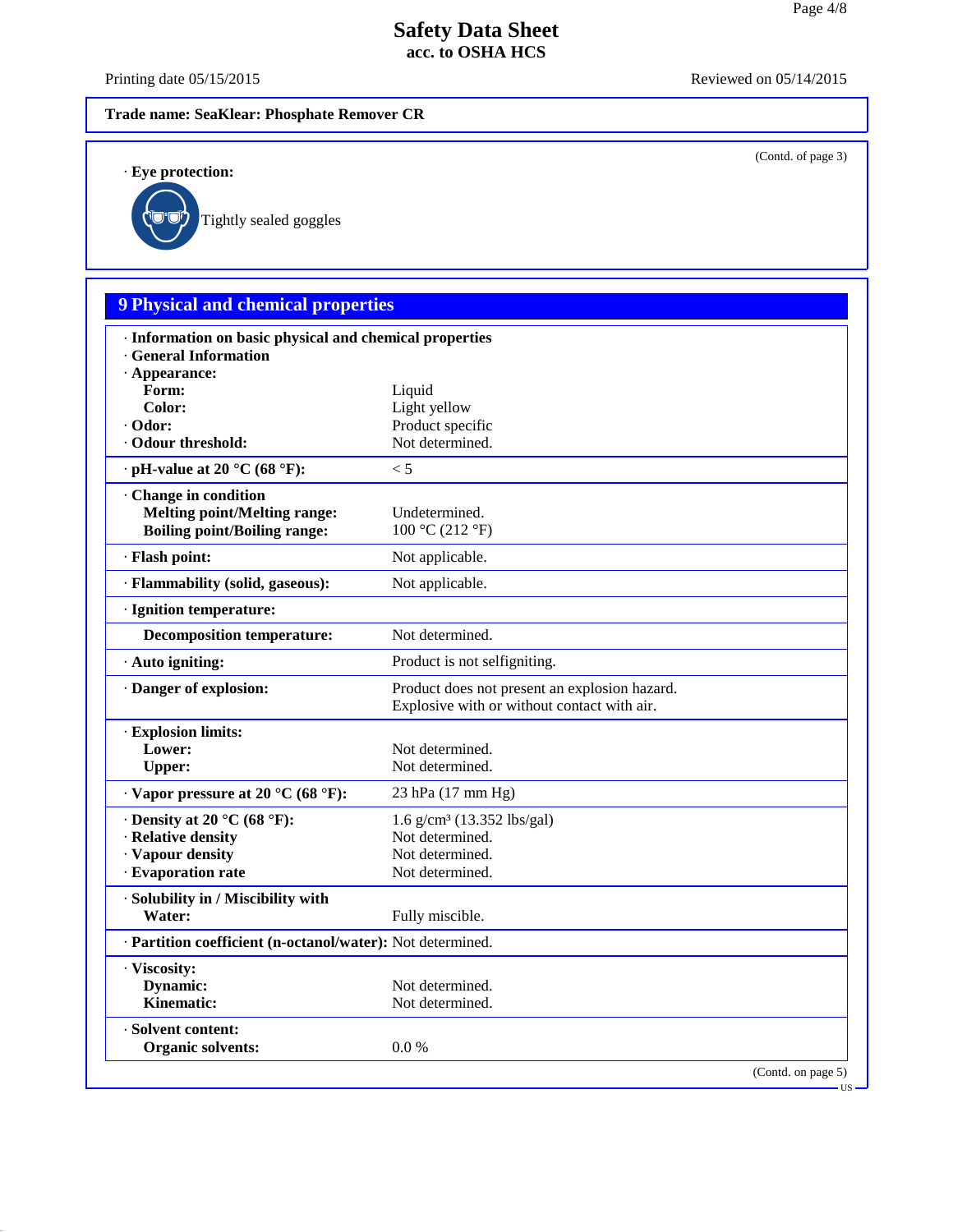Printing date 05/15/2015 **Reviewed on 05/14/2015** Reviewed on 05/14/2015

(Contd. of page 4)

#### **Trade name: SeaKlear: Phosphate Remover CR**

• **Other information** No further relevant information available.

## **10 Stability and reactivity**

- · **Reactivity**
- · **Chemical stability**
- · **Thermal decomposition / conditions to be avoided:** No decomposition if used according to specifications.
- · **Possibility of hazardous reactions** No dangerous reactions known.
- · **Conditions to avoid** No further relevant information available.
- · **Incompatible materials:** No further relevant information available.
- · **Hazardous decomposition products:** No dangerous decomposition products known.

## **11 Toxicological information**

- · **Information on toxicological effects**
- · **Acute toxicity:**
- · **Primary irritant effect:**
- · **on the skin:** Strong caustic effect on skin and mucous membranes.
- · **on the eye:** Strong caustic effect.
- · **Sensitization:** No sensitizing effects known.
- · **Additional toxicological information:**

The product shows the following dangers according to internally approved calculation methods for preparations: Corrosive

Swallowing will lead to a strong caustic effect on mouth and throat and to the danger of perforation of esophagus and stomach.

- · **Carcinogenic categories**
- · **IARC (International Agency for Research on Cancer)**
- None of the ingredients is listed.
- · **NTP (National Toxicology Program)**

None of the ingredients is listed.

#### · **OSHA-Ca (Occupational Safety & Health Administration)**

None of the ingredients is listed.

## **12 Ecological information**

- · **Toxicity**
- · **Aquatic toxicity:** No further relevant information available.
- · **Persistence and degradability** No further relevant information available.
- · **Behavior in environmental systems:**
- · **Bioaccumulative potential** No further relevant information available.
- · **Mobility in soil** No further relevant information available.
- · **Additional ecological information:**
- · **General notes:**

40.2.7

Water hazard class 1 (Self-assessment): slightly hazardous for water

Do not allow undiluted product or large quantities of it to reach ground water, water course or sewage system. Must not reach bodies of water or drainage ditch undiluted or unneutralized.

- · **Results of PBT and vPvB assessment**
- · **PBT:** Not applicable.

(Contd. on page 6)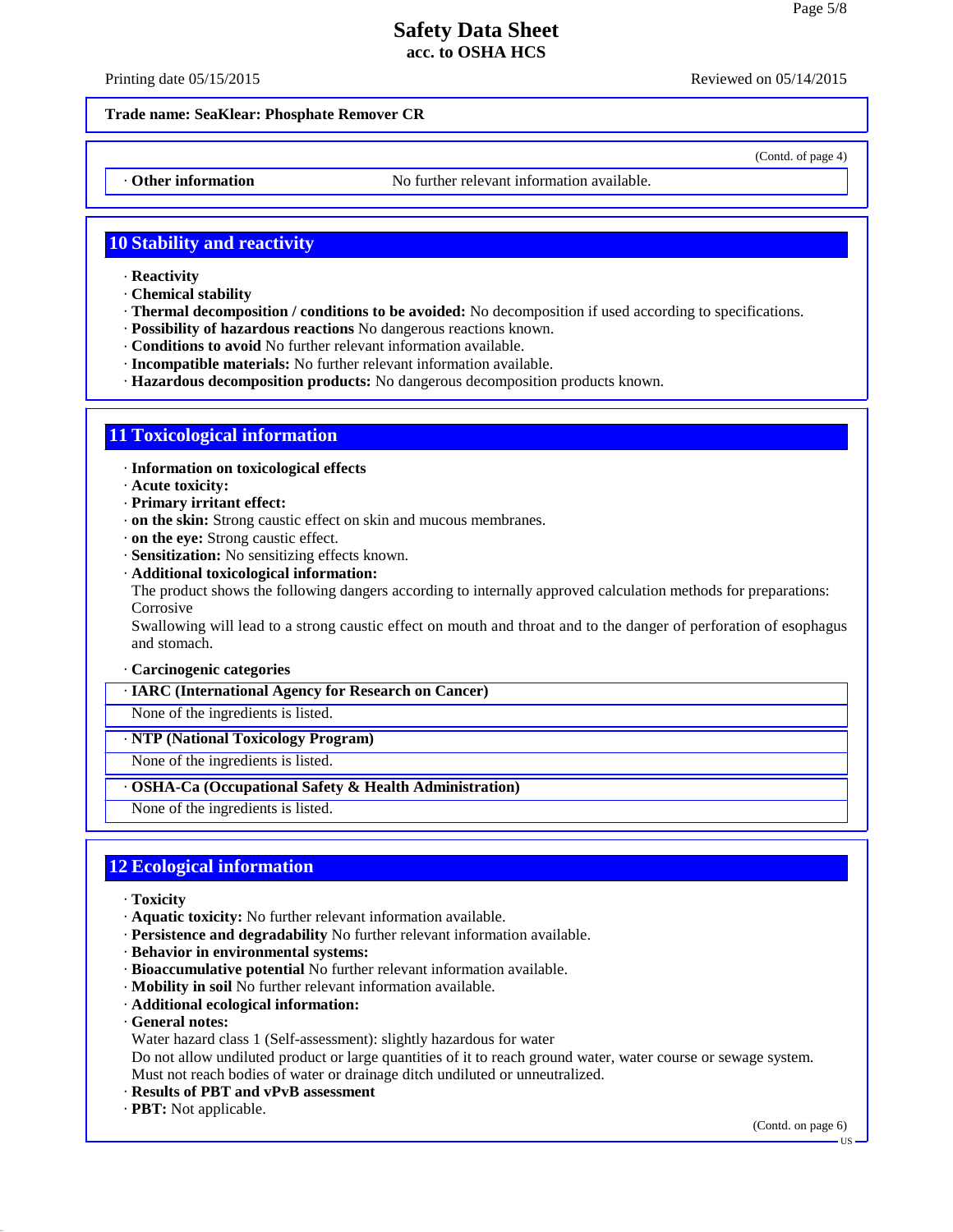Printing date 05/15/2015 Reviewed on 05/14/2015

(Contd. of page 5)

#### **Trade name: SeaKlear: Phosphate Remover CR**

· **vPvB:** Not applicable.

· **Other adverse effects** No further relevant information available.

# **13 Disposal considerations**

· **Waste treatment methods**

· **Recommendation:**

40.2.7

Must not be disposed of together with household garbage. Do not allow product to reach sewage system.

- · **Uncleaned packagings:**
- · **Recommendation:** Disposal must be made according to official regulations.
- · **Recommended cleansing agent:** Water, if necessary with cleansing agents.

| · UN-Number                                |                                                                |
|--------------------------------------------|----------------------------------------------------------------|
| · DOT, IMDG, IATA                          | UN3265                                                         |
| · UN proper shipping name                  |                                                                |
| $\cdot$ DOT                                | Corrosive liquid, acidic, organic, n.o.s. (Lanthanum Chloride) |
| · IMDG, IATA                               | CORROSIVE LIQUID, ACIDIC, ORGANIC, N.O.S. (Lanthanum           |
|                                            | Chloride)                                                      |
| · Transport hazard class(es)               |                                                                |
| $\cdot$ DOT                                |                                                                |
|                                            |                                                                |
|                                            |                                                                |
|                                            |                                                                |
|                                            |                                                                |
| · Class                                    | 8 Corrosive substances                                         |
| · Label                                    | 8                                                              |
| · IMDG, IATA                               |                                                                |
|                                            |                                                                |
|                                            |                                                                |
|                                            |                                                                |
|                                            |                                                                |
| · Class                                    | 8 Corrosive substances                                         |
| · Label                                    | 8                                                              |
| · Packing group                            |                                                                |
| · DOT, IMDG, IATA                          | III                                                            |
| · Environmental hazards:                   |                                                                |
| · Marine pollutant:                        | N <sub>o</sub>                                                 |
| Special precautions for user               | Warning: Corrosive substances                                  |
| · Danger code (Kemler):                    | 80                                                             |
| · EMS Number:                              | $F-A, S-B$                                                     |
| · Segregation groups                       | Acids                                                          |
| Transport in bulk according to Annex II of |                                                                |
| <b>MARPOL73/78 and the IBC Code</b>        | Not applicable.                                                |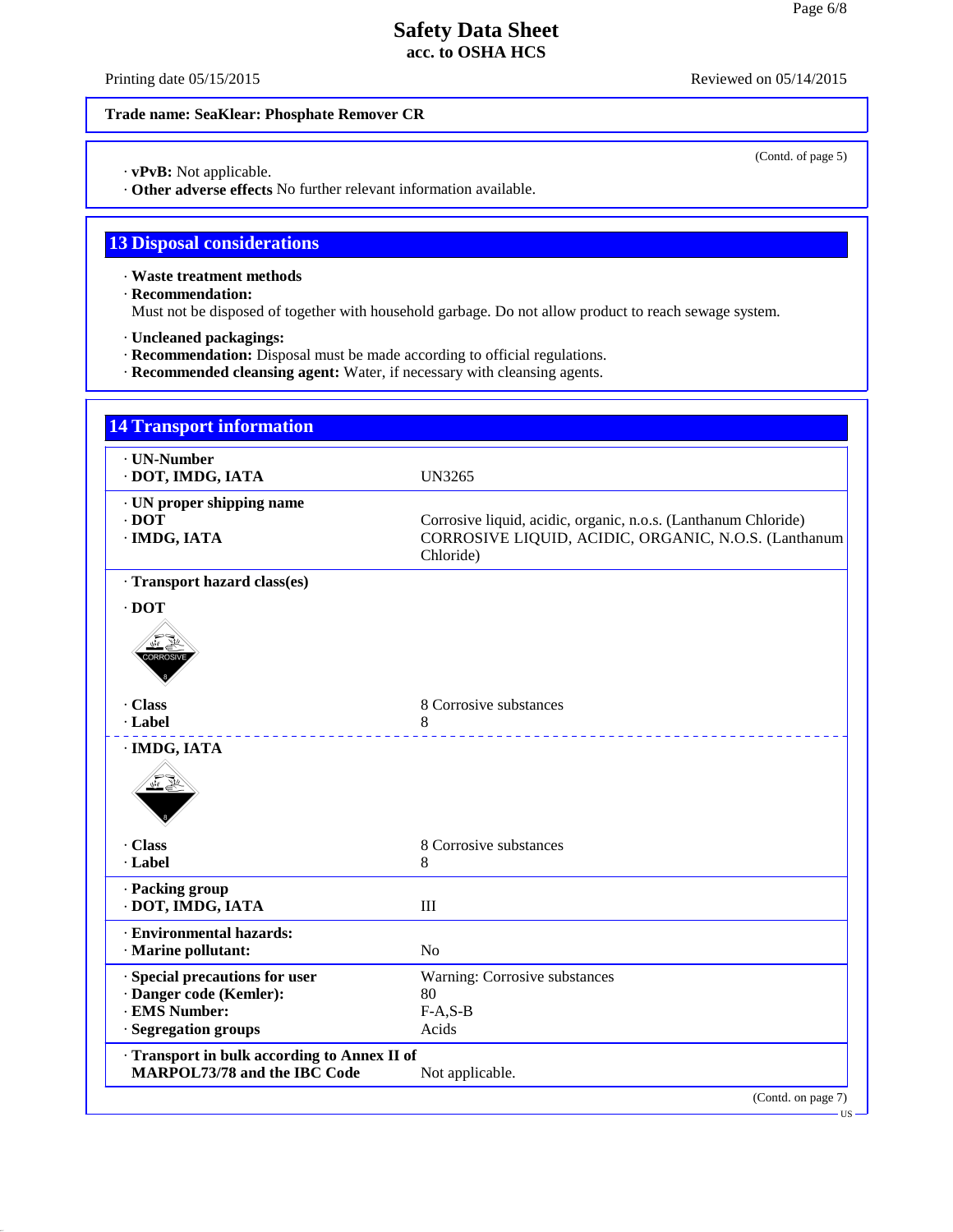Printing date 05/15/2015 Reviewed on 05/14/2015

**Trade name: SeaKlear: Phosphate Remover CR**

|                                     | (Contd. of page $6$ )                                        |
|-------------------------------------|--------------------------------------------------------------|
| · Transport/Additional information: |                                                              |
| $\cdot$ DOT                         |                                                              |
| · Quantity limitations              | On passenger aircraft/rail: 5 L                              |
|                                     | On cargo aircraft only: 60 L                                 |
| $\cdot$ IMDG                        |                                                              |
| $\cdot$ Limited quantities (LQ)     | 5L                                                           |
| $\cdot$ Excepted quantities (EQ)    | Code: E1                                                     |
|                                     | Maximum net quantity per inner packaging: 30 ml              |
|                                     | Maximum net quantity per outer packaging: 1000 ml            |
| · UN "Model Regulation":            | UN3265, Corrosive liquid, acidic, organic, n.o.s. (Lanthanum |
|                                     | Chloride), 8, III                                            |

## **15 Regulatory information**

· **Safety, health and environmental regulations/legislation specific for the substance or mixture** · **Sara**

· **Section 355 (extremely hazardous substances):**

None of the ingredients is listed.

· **Section 313 (Specific toxic chemical listings):**

None of the ingredients is listed.

· **TSCA (Toxic Substances Control Act):**

All ingredients are listed.

· **Proposition 65**

· **Chemicals known to cause cancer:**

None of the ingredients is listed.

· **Chemicals known to cause reproductive toxicity for females:**

None of the ingredients is listed.

· **Chemicals known to cause reproductive toxicity for males:**

None of the ingredients is listed.

· **Chemicals known to cause developmental toxicity:**

None of the ingredients is listed.

#### · **Carcinogenic categories**

· **EPA (Environmental Protection Agency)**

None of the ingredients is listed.

· **TLV (Threshold Limit Value established by ACGIH)**

None of the ingredients is listed.

#### · **NIOSH-Ca (National Institute for Occupational Safety and Health)**

None of the ingredients is listed.

40.2.7

· **GHS label elements** The product is classified and labeled according to the Globally Harmonized System (GHS). (Contd. on page 8)

US